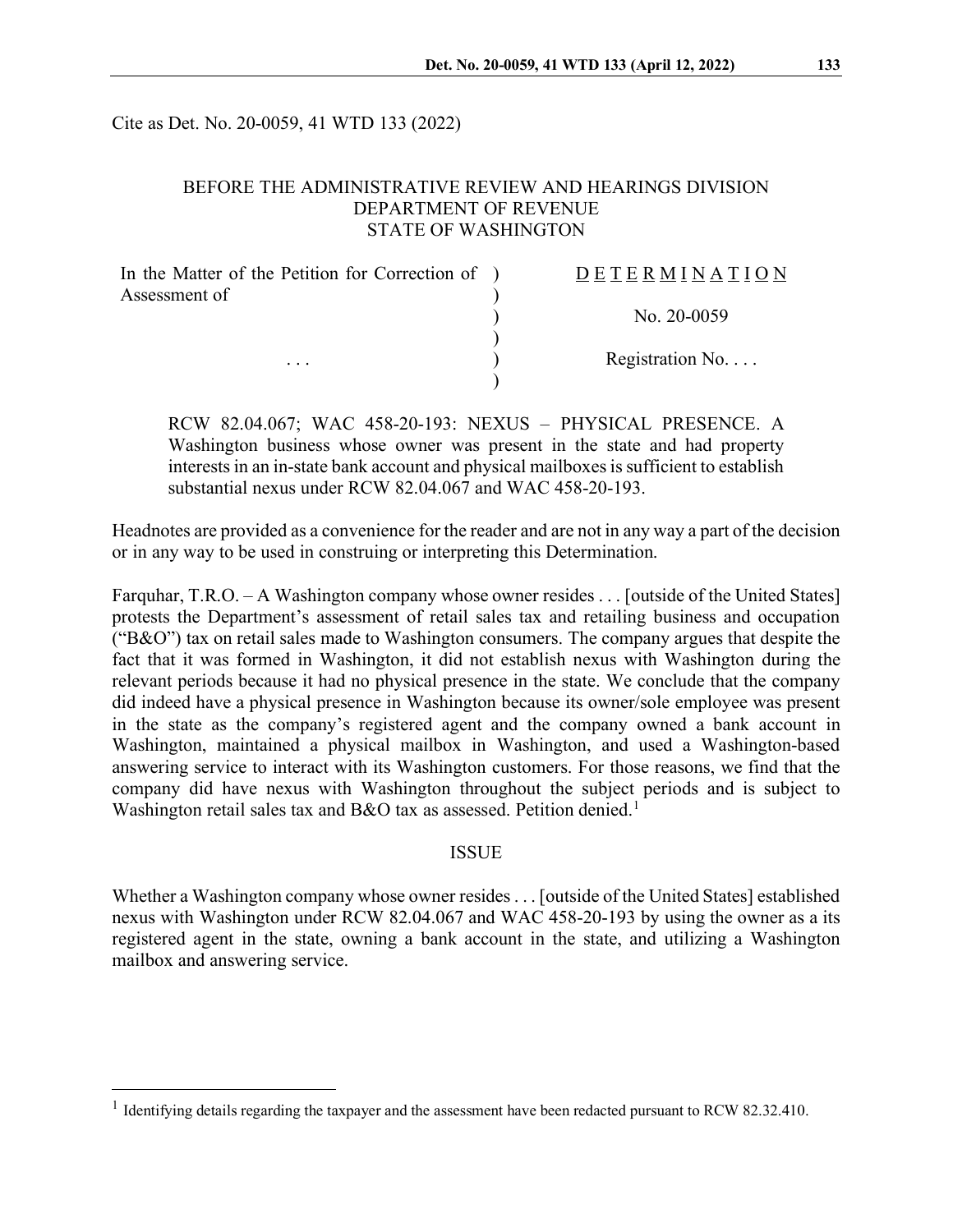## FINDINGS OF FACT

. . . , LLC ("Taxpayer") is a Washington company that sells [tangible personal property] to independent automobile dealers. Taxpayer is owned entirely by . . . ("the Owner"), who resides . . . [outside of the United States]. Taxpayer asserts that the business itself is located exclusively . . . [outside of the United States] and all of its product development and sales activity occurs there. The Owner's children live in Washington, and he occasionally travels to the state, though it is unclear how often or how long his visits last.

The Owner formed Taxpayer in Washington as a limited liability company ("LLC") on . . . 2013. As part of the formation process, the Owner submitted a Certificate of Formation ("the Certificate") with Washington's Secretary of State. The Certificate listed Taxpayer's business address as . . . [address in Washington State]. The Certificate also identified the Owner as Taxpayer's registered agent. Along with the Certificate, Taxpayer filed its initial annual report. The report references the same . . . address and refers to the Owner as the sole "member/manager" and Taxpayer's registered agent. The report also states that Taxpayer's place of business is in the United States.

Since 2013, Taxpayer has submitted six additional annual reports. All of the reports were submitted by the Owner, who submitted them under penalty of perjury.<sup>[2](#page-1-0)</sup> The [six] reports . . . [list] addresses in Washington State for Governing People and Registered Agents.]

. . .

[In] 2018, the Owner submitted a business license application for Taxpayer with the Department. The Owner listed Taxpayer's mailing address as . . . [address in Washington State] and did not provide an alternative business address. The Owner listed himself as the sole owner of the business. He identified a . . . , Washington branch of . . . Bank as Taxpayer's bank. As with the annual reports discussed above, the Owner submitted the information contained in the business license application under the penalty of perjury.

Taxpayer's website lists the . . . [Washington State] address featured on Taxpayer's 2018 and 2019 annual reports and its business license application as its "Registered USA Address." *. . .*

In the fall of 2018, the Department's Audit Division ("Audit") began a review of Taxpayer's books and records for the period of January 1, 2012, to September 30, 2018 ("the Audit Period"). After reviewing records and discussing Taxpayer's business with the Owner, Audit determined that Taxpayer's business activities . . . are subject to retail sales tax and retailing B&O tax. Audit issued its audit report to Taxpayer on December 14, 2018. The report includes a discussion of economic nexus standards and informed Taxpayer that its "sales into Washington exceeded the thresholds needed to trigger economic nexus." . . .

<span id="page-1-0"></span><sup>&</sup>lt;sup>2</sup> The following language appears at the end of the 2014-2017 reports: "I am the person listed above and I certify under penalty of perjury that the renewal information submitted is true and correct to the best of my knowledge. I understand that deliberately submitting false information may be punishable as a gross misdemeanor. RCW 43.07.210." The 2018 and 2019 reports include the following: "This document is hereby executed under penalty of law and is to the best of my knowledge, true and correct."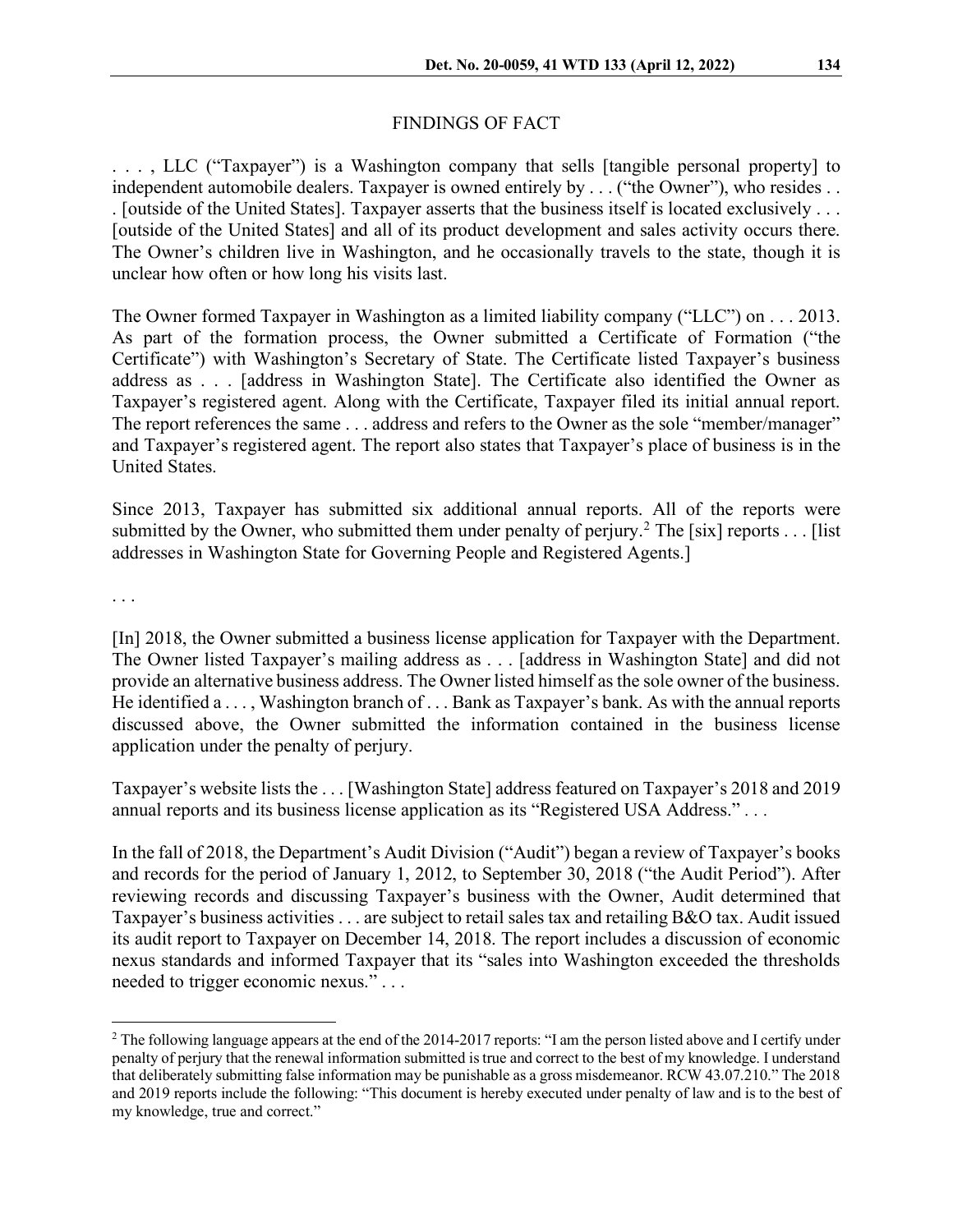On December 14, 2018, Audit issued a Notice of Balance Due ("the Assessment") in the amount of \$. . . . The Assessment is composed of \$ . . . in taxes, \$ . . . in penalties, and \$ . . . in interest, less \$ . . . in prior payments. The tax portion of the Assessment includes \$ . . . in state and local retail sales tax and \$ . . . in retailing business and occupation ("B&O") tax. Taxpayer has not paid the Assessment.

On February 13, 2019, Taxpayer submitted a timely petition for review ("the Petition"). Taxpayer concedes that, for the purposes of our review, its sales . . . are subject to retail sales tax. . . . Taxpayer's arguments against the Assessment are organized by time period. The first period covers the start of the Audit Period through July 1, 2017. During that time, Taxpayer argues that retail sales were not considered an apportionable activity and, therefore, economic nexus standards do not apply. Because Audit appeared to base the Assessment on an economic nexus analysis, Taxpayer argues that the Assessment for that period should be "vacated" because Audit "does not allege sufficient facts to support the assessment for that time period." *Id*. at pg. 4.

The second time period covers July 1, 2017, through June 21, 2018. This period covers the time between when Washington extended economic nexus standards to the retailing B&O classification on July 1, 2017, and the Supreme Court's decision in *South Dakota v. Wayfair, Inc.*, 585 U.S. \_\_, 138 S. Ct. 2080 (2018) the following June. In this section of the Petition, Taxpayer acknowledges several physical contacts it had with Washington during the Audit Period. In particular, Taxpayer admits to using a "Washington-state based answering service that [Owner] uses when he's sleeping or flying." . . . . Taxpayer used the answering service to field calls from its customers regarding "network, viruses, onsite training and other non-software related questions." *. . .* . Taxpayer also acknowledges that it maintains a "post office mailbox" in . . . , Washington. *. . .* . Taxpayer claims that the mailbox is used "primarily for mail from the IRS and other government senders; it serves no other purpose." *. . .* . Taxpayer admits that, in the past, its customers would send forms for custom software designs to Taxpayer at the mailbox address. The forms were then forwarded to Taxpayer . . . [outside of the United States]. Taxpayer did not provide dates for when the mailbox was used for that purpose. Finally, Taxpayer admits that the Owner does travel to the state, but "only for personal reasons." *. . .* . Taxpayer claims that the Owner "performs no work for [Taxpayer] in Washington." *. . .* .

Despite these contacts with the state, Taxpayer argues that it did not have physical presence here because such contacts "would need to be 'the slightest presence' and 'significantly associated with' [Taxpayer's] 'ability to establish or maintain a market for its products in Washington.'" . . . . Taxpayer argues that if its contacts do not meet both of those elements, the contacts are not enough to establish nexus. In other words, even if we were to determine that Taxpayer's contacts did rise to the level of the "slightest presence," it would not be enough to establish nexus unless the contacts were also related to establishing or maintaining a market.

Taxpayer's last argument relates to the period between June 21, 2018, and the end of the Audit Period. This covers the portion of the Audit Period that occurred after the U.S. Supreme Court's *Wayfair* decision. Taxpayer acknowledges that the *Wayfair* decision confirmed Washington's ability to employ economic nexus rules for establishing nexus for retail sales tax liability. However, Taxpayer argues that during this last portion of the Audit Period, Washington had not yet passed new legislation implementing *Wayfair* and, therefore, "no one, including the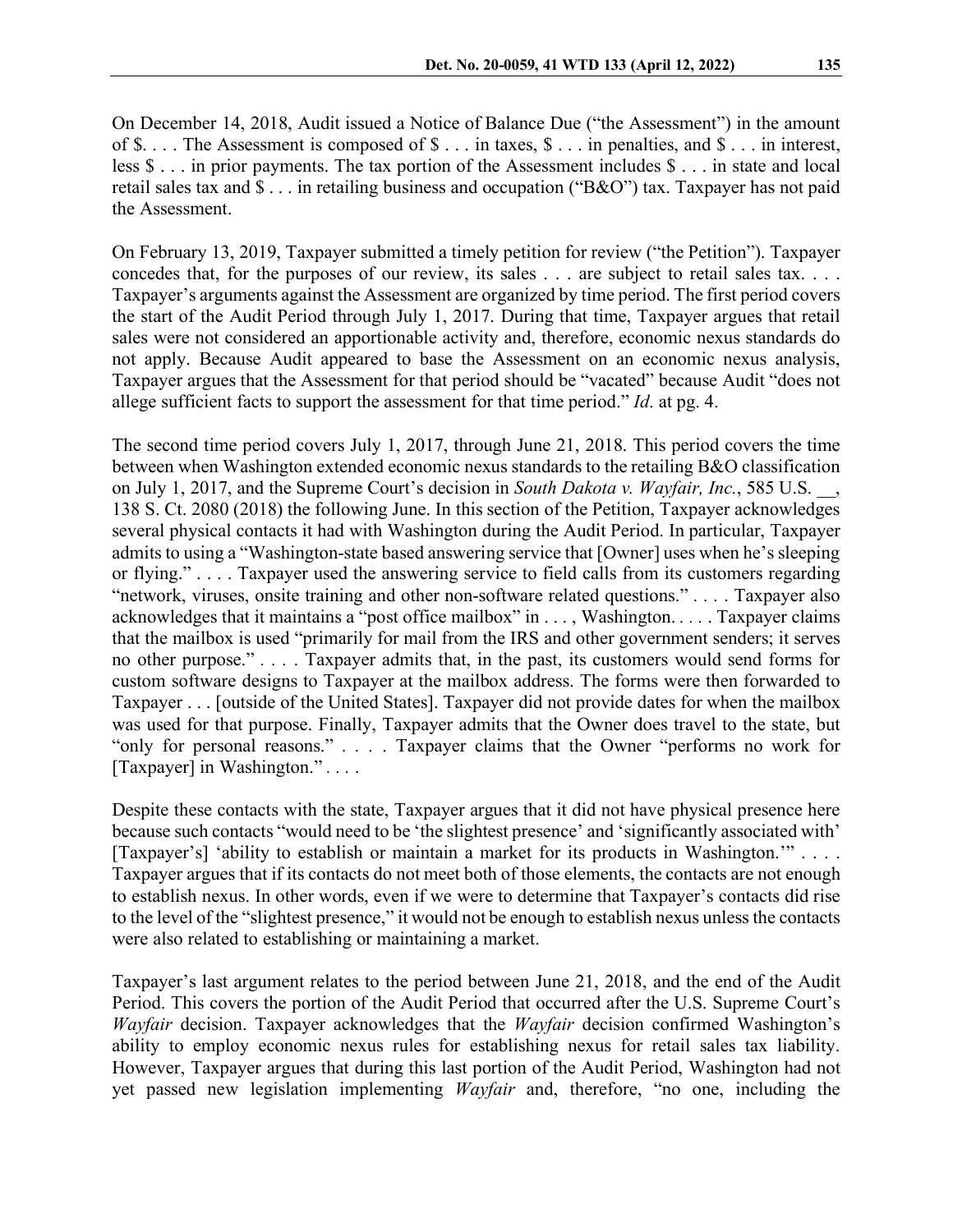Department itself, could know what constituted taxable nexus" during that time. Petition Supplement, pg. 6. As such, the Department should vacate the portion of the Assessment related to that period.

#### ANALYSIS

RCW 82.08.020 imposes a retail sales tax on each retail sale in this state. RCW 82.08.020(1). Retail sales tax is to be paid by the buyer to the seller, who is required to hold the tax in trust until remitting the funds to the Department. RCW 82.08.050(1). If a seller fails to collect the tax or, having collected the tax, fails to remit the funds to the Department, the seller is liable for the amount of the tax regardless of "whether such failure is the result of the seller's own acts or the result of acts or conditions beyond the seller's control[.]" RCW 82.08.050(3). Sellers will not be relieved of personal liability for the tax unless they maintain "proper records of exempt or nontaxable transactions and provide them to the department when requested." RCW 82.08.050(4).

Washington imposes B&O tax on every person "that has a substantial nexus" with Washington for the act or privilege of engaging in business activities in Washington. RCW 82.04.220. The tax is measured by applying particular rates against the value of products, gross proceeds of sales, or gross income of the business, as the case may be. RCW 82.04.220. The tax rate or rates applicable to a particular taxpayer depend on the type of activity or activities in which the taxpayer engages. Persons making retail sales are subject to retailing B&O tax on their gross proceeds of sales. RCW 82.04.250(1).

There is no dispute that Taxpayer made sales to Washington consumers during the Audit Period that meet the definition of "retail sale" under Washington law. Indeed, Taxpayer conceded to this fact in the Petition. . . . . However, Taxpayer argues that it does not have nexus with Washington and, therefore, is not liable for collecting and remitting retail sales tax on those sales or paying retailing B&O tax on the associated income. Our analysis will now turn to whether the facts and circumstances present here support Taxpayer's argument.

RCW 82.04.067 establishes the statutory "substantial nexus" thresholds that apply to persons engaging in business in Washington. For persons engaged in the business of making retail sales, substantial nexus exists if the person has a physical presence in this state, which need only be demonstrably more than a slightest presence. RCW 82.04.067(6)(a)(ii).<sup>[3](#page-3-0)</sup> A person is considered "physically present" in Washington "if the person has property or employees in this state." RCW 82.04.067(6)(b). A person may also be considered "physically present" in this state if "the person, either directly or through an agent or other representative, engages in activities in this state that are significantly associated with the person's ability to establish or maintain a market for its products in this state." RCW  $82.04.067(6)(c)$ .

WAC 458-20-193 ("Rule 193") sets forth administrative guidance regarding the application of the B&O tax and retail sales tax to interstate sales and includes specific guidance on the application

<span id="page-3-0"></span><sup>3</sup> Prior to July 1, 2017, physical presence in Washington was the only way to establish nexus for people engaged in retailing activities. After that date, Washington law changed so that sellers could be found to have "economic nexus" with Washington for the purposes of imposing retailing B&O tax. Beginning October 1, 2018, Washington law changed again to allow for using "economic nexus" standards for establishing nexus for retail sales tax purposes.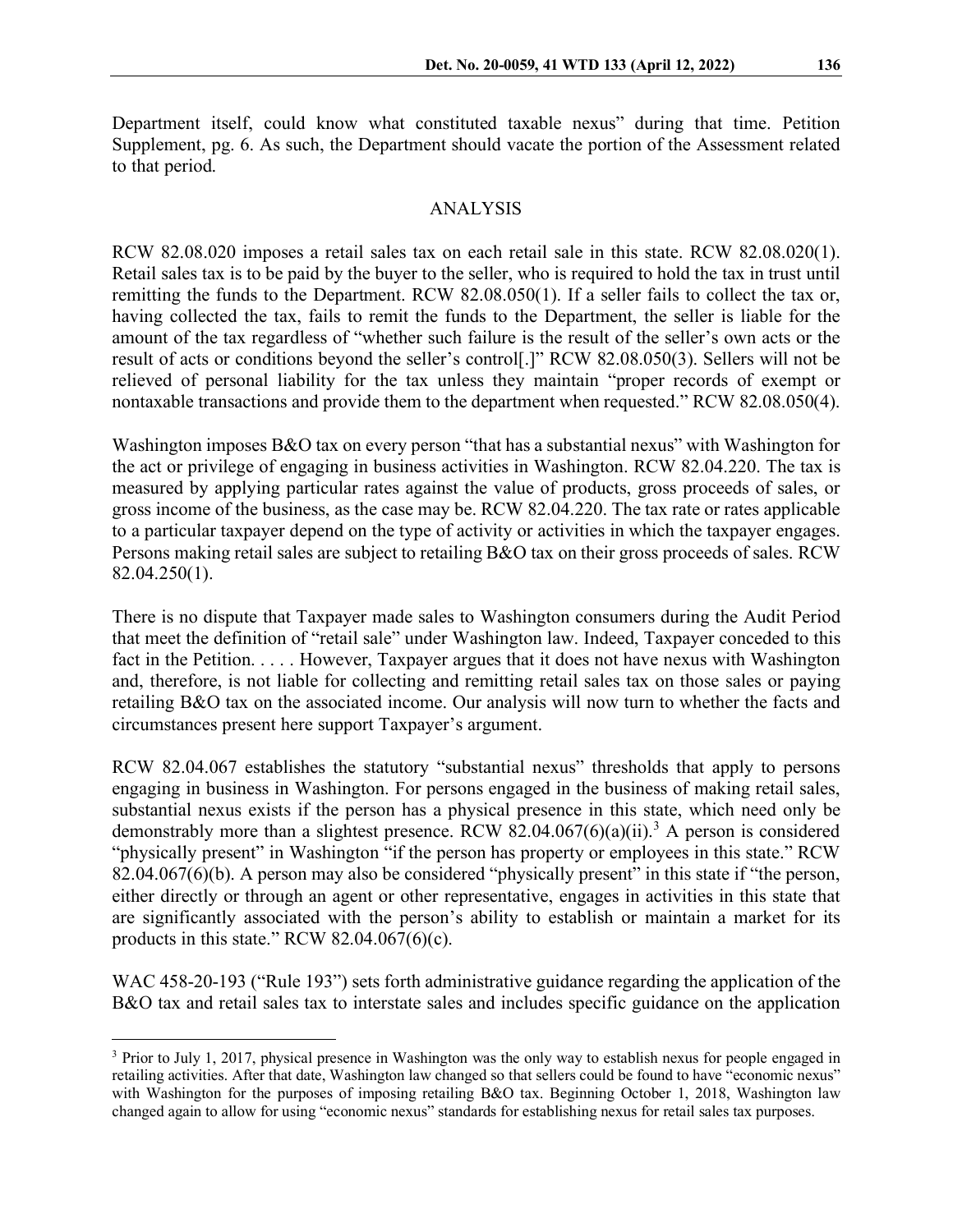(102) **Physical presence nexus standard.** A person who sells tangible personal property is deemed to have nexus with Washington if the person has a physical presence in this state, which need only be demonstrably more than the slightest presence. RCW 82.04.067(6). This standard applies to retail sales both in the retail sales tax and retailing B&O tax context.

(a) **Physical presence.** A person is physically present in this state if:

(i) The person has property in this state;

(ii) The person has one or more employees in this state;

(iii) The person, either directly or through an agent or other representative, engages in activities in this state that are significantly associated with the person's ability to establish or maintain a market for its products in Washington

. . .

(b) **Property.** A person has property in this state if the person owns, leases, or otherwise has a legal or beneficial interest in real or personal property in Washington.

(c) **Employees.** A person has employees in this state if the person is required to report its employees for Washington unemployment insurance tax purposes, or the facts and circumstances otherwise indicate that the person has employees in the state.

(d) **In-state activities.** Even if a person does not have property or employees in Washington, the person is physically present in Washington when the person, either directly or through an agent or other representative, engages in activities in this state that are significantly associated with the person's ability to establish or maintain a market for its products in Washington. It is immaterial that the activities that establish nexus are not significantly associated with a particular sale into this state.

For purposes of this rule, the term "agent or other representative" includes an employee, independent contractor, commissioned sales representative, or other person acting either at the direction of or on behalf of another.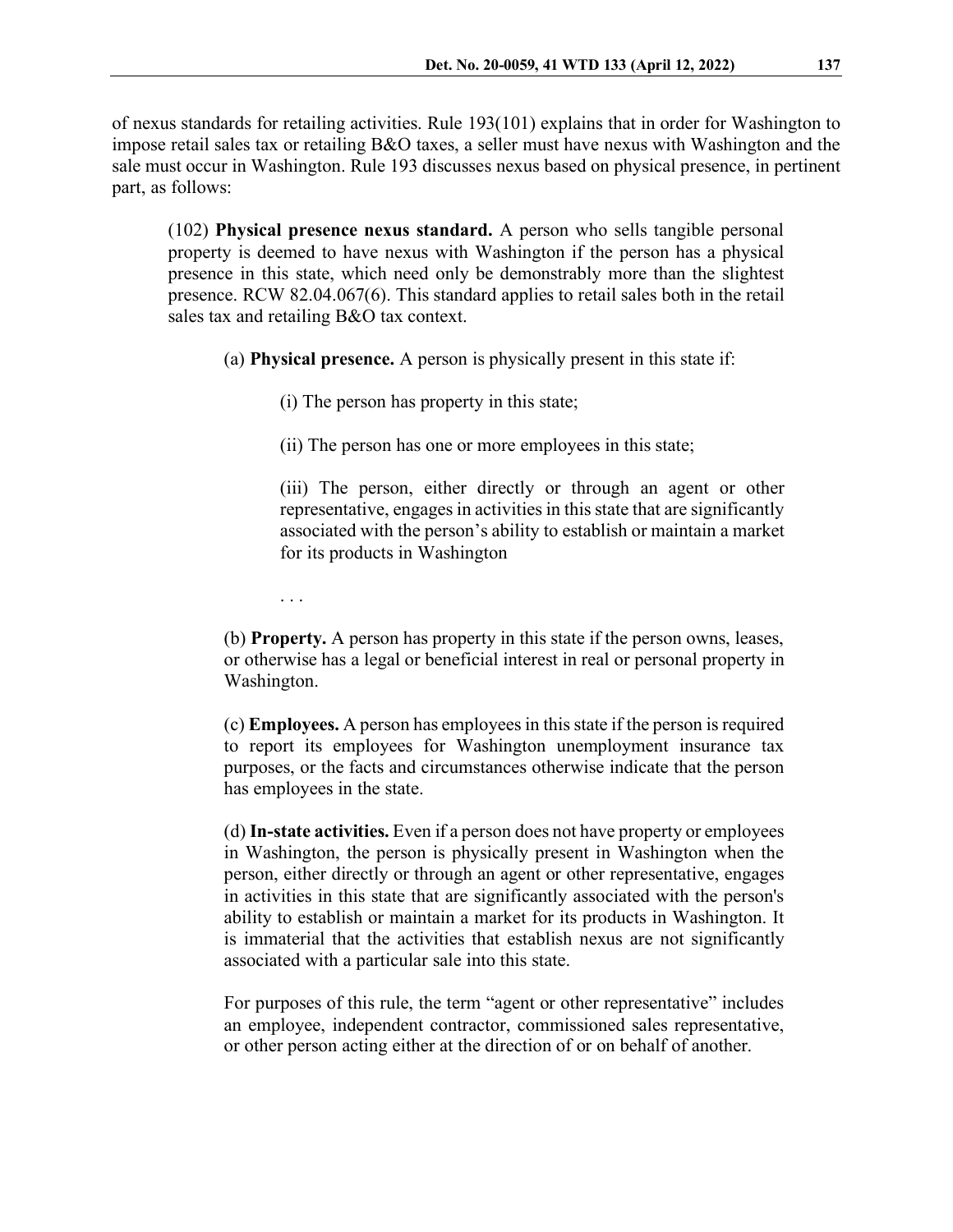A person performing the following nonexclusive list of activities, directly or through an agent or other representative, generally is performing activities that are significantly associated with establishing or maintaining a market for a person's products in this state:

. . .

(vii) Performing activities designed to establish or maintain customer relationships including, but not limited to:

. . .

(B) Being available to provide services associated with the product sold (such as warranty repairs, installation assistance or guidance, and training on the use of the product), if the availability of such services is referenced by the seller in its marketing materials, communications, or other information accessible to customers.

Nexus requirements flow from limits on a state's jurisdiction to tax found in the Due Process and Commerce Clause provisions of the United States Constitution. The limitations imposed by those clauses are discussed in depth in *Complete Auto Transit, Inc. v. Brady*, 430 U.S. 274 (1977), *Quill Corp. v. North Dakota*, 504 U.S. 298 (1992), and other opinions, as well numerous Department determinations. *See*, *e.g.,* Det. No. 01-074, 20 WTD 531 (2001); Det. No. 96-144, 16 WTD 201 (1996). The simple and overarching inquiry under the dormant Commerce Clause is whether the taxpayer has "avail[ed] itself of the substantial privilege of carrying on business" in the taxing jurisdiction. *Wayfair*, 138 S. Ct. at 2099 (quoting *Polar Tankers, Inc. v. City of Valdez*, 557 U.S. 1, 11 (2009)).

The determination of whether in-state activities create nexus looks to the entire collection of a taxpayer's different activities, the totality of which creates substantial nexus. *GMC v. City of Seattle*, 107 Wn. App. 42, 25 P.3d 1022 (2001); *see also General Motors Corp. v. Washington*, 377 U.S. 436 (1964), *overruled on other grounds*, *Tyler Pipe v. Wash. Dep't of Revenue*, 483 U.S. at 250 (1987) (holding that it is the bundle of corporate activity that determines whether a taxpayer has nexus with a state); WAC 458-20-193. Thus, establishing taxing nexus requires consideration of the entire bundle of a taxpayer's in-state activities.

Here, Taxpayer argues that it was not "physically present" in Washington during the Audit Period for the purposes of imposing retail sales tax and retailing B&O tax. However, Taxpayer does concede that it had certain contacts with the state, and we discovered additional evidence during our review of the matter. The evidence we have reviewed supports the conclusion that Taxpayer did, in fact, have physical presence in Washington throughout the Audit Period and, thus, Taxpayer is liable for the retail sales tax and retailing B&O tax included in the Assessment.

Our conclusion is supported by four critical facts: First, Taxpayer's Owner made statements under penalty of perjury to Washington's Secretary of State that he was present in Washington as Taxpayer's registered agent throughout the Audit Period; second; Taxpayer owns property in this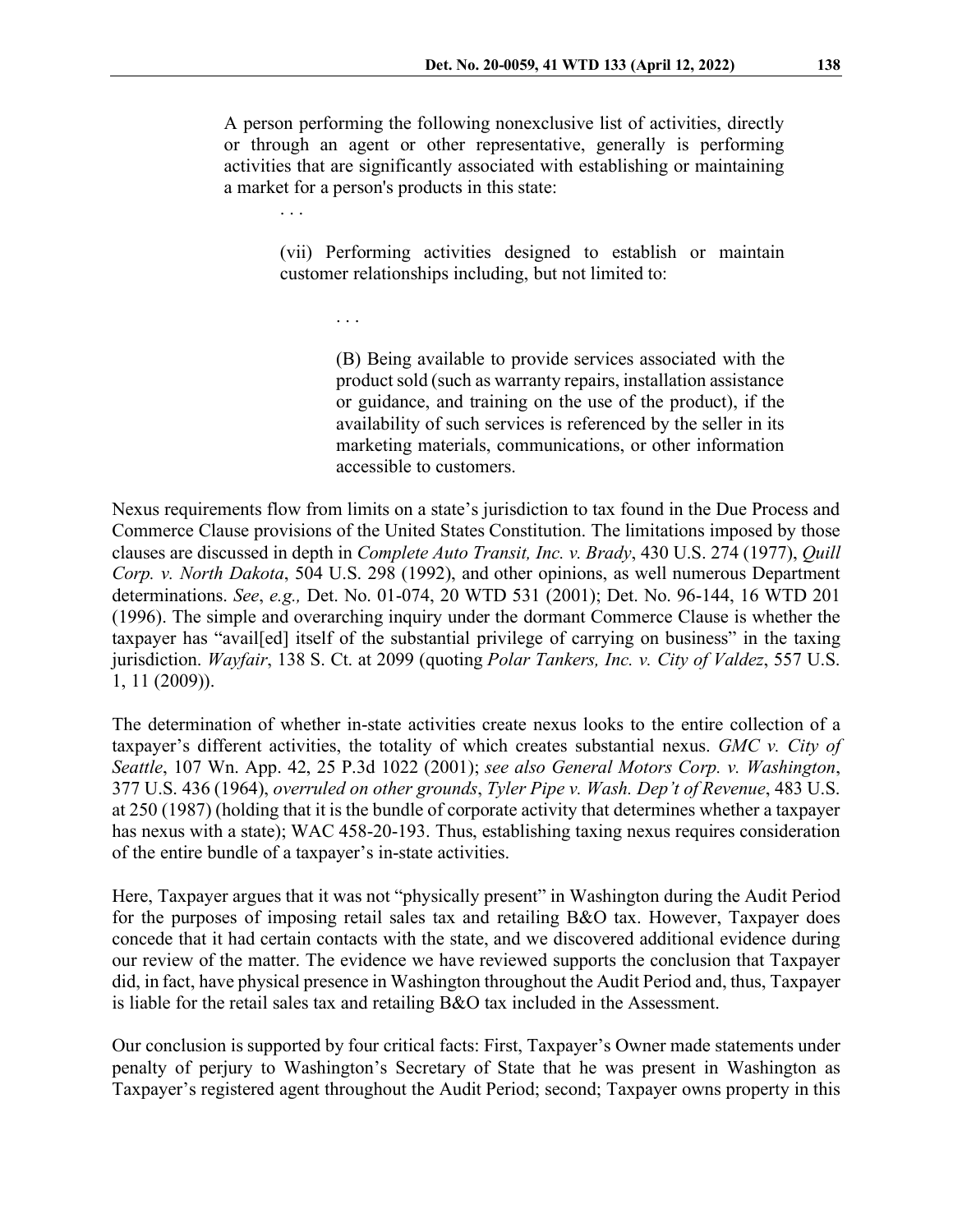state in the form of a bank account; third, Taxpayer's Secretary of State filings indicate that it had offices or leased mailboxes in the state throughout the Audit Period; and, fourth, Taxpayer used a Washington-based answering service to "establish or maintain a market" by interacting with his Washington customers.

The first fact we considered when analyzing Taxpayer's physical presence in Washington was the location of Taxpayer's sole employee, the Owner. While Taxpayer argues that the Owner was only present in the state for personal reasons and never conducted business in the state, the evidence we reviewed from Taxpayer's Secretary of State filings suggests otherwise. In every year of the Audit Period, Taxpayer asserted, through the Owner and under penalty of perjury, that the Owner was present in the state as Taxpayer's registered agent. Washington LLCs are required to "maintain in this state" a registered agent in accordance with chapter 23.95 RCW. RCW 25.15.021. Registered agents have a number of responsibilities, one of which being the duty to accept service of process on behalf of the entity they represent. *See generally* chapter 23.95 RCW. To accept such service, the registered agent must be present "in the state." As such, we find that Taxpayer's Secretary of State filings offer a strong presumption that the Owner was, indeed, physically present in the state for business purposes throughout the Audit period. The presence in this state of Taxpayer's owner and sole employee, especially over the course of the entire Audit Period, rises above the level of a "slightest presence" and is enough to establish nexus with Washington.

Furthermore, we note that the Secretary of State filings suggest that Taxpayer itself was actually located in Washington in 2013. The Certificate and Taxpayer's initial annual report stated that Taxpayer's business was located in the United States and provided a physical business address in . . . , Washington. While the Owner may have moved his operation . . . [outside of the United States] sometime later, it appears that Taxpayer itself was actually located in Washington for part of the Audit Period.

The second basis we found for Taxpayer's physical presence in the state was its ownership of a . . . [Washington] bank account. Taxpayer admitted to owning the bank account in the business license application it filed with the Department [in] 2018. RCW 82.04.067(6)(b) states that a person is considered physically present in Washington if the person has property or employees in this state. Taxpayer's bank account, and the funds kept within it, represent property owned by Taxpayer in Washington. While we do not know how long Taxpayer owned the account, it, at a minimum, provides a second basis for physical presence in Washington for 2018 and beyond.

The third basis for establishing physical presence in Washington stems from Taxpayer's use of physical mailboxes in this state.[4](#page-6-0) Taxpayer conceded in the Petition that it uses a private mailbox in Washington. We also discovered that it listed the mailbox address as its "Registered USA Address" on its website. Taxpayer's rental of private mailboxes represents yet another property interest in the state. It can also be considered a method by which Taxpayer physically interfaces with its customers in the state. As Taxpayer noted in the Petition, the mailbox was, at one time, used as a convenience for customers who wanted to send physical order forms to Taxpayer.

<span id="page-6-0"></span><sup>4</sup> The addresses listed in its Secretary of State filings suggest that Taxpayer has rented several private mailboxes during the course of the Audit Period, all of which are located in Washington.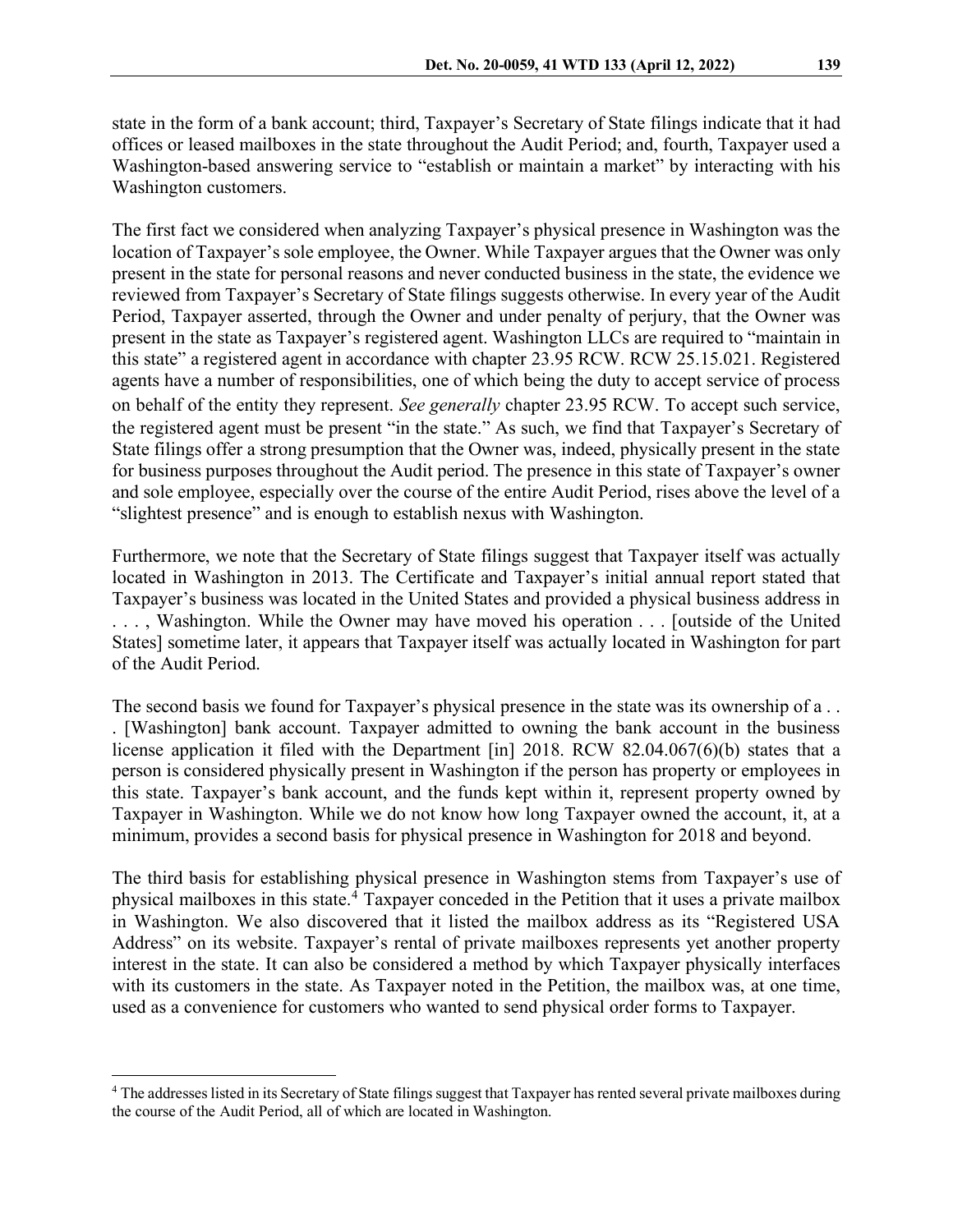As discussed above, a person who sells tangible personal property need only have demonstrably more than the slightest physical presence in the state to establish nexus. RCW 82.04.067(6). The demonstrated physical presence and making retail sales to Washington customers is sufficient to satisfy this requirement. *See* 15-0302, 36 WTD 222 (2017) ("When a person has either property or employees in this state, we do not need to further inquire whether the person's 'activities in Washington are significantly associated with the person's ability to establish or maintain a market for its products in this state.'")

The fact that Taxpayer's Owner was present in the state and that Taxpayer had a property interest in the bank account and mailboxes is sufficient to establish substantial nexus under RCW 82.04.067 and Rule 193. However, we also see a fourth basis for physical presence in Taxpayer's use of a "Washington-based" answering service. . . . . Taxpayer admitted that it uses the service to address customer questions when the Owner is unavailable. We presume that Taxpayer uses the answering service as a way to provide 24-hour customer service to his customers. Given that Taxpayer's [tangible personal property] is used for managing auto dealership businesses, offering around-the-clock customer service and support is likely essential to maintaining customer relationships. As such, the call service represents the type of activity envisioned by RCW 82.04.067(6)(c), which states that a person will be considered physically present in this state if it, "either directly or through an agent or other representative, engages in activities in this state that are significantly associated with the person's ability to establish or maintain a market for its products in this state." *See Tyler Pipe Indus., Inc. v. Washington Dep't of Revenue*, 483 U.S. 232 (1987); *Scripto, Inc. v. Carson*, 362 U. S. 207 (1960). Therefore, the use of an in-state answering service is yet another basis for establishing physical presence with Washington.

The Washington Supreme Court has affirmed this substantial nexus standard in *Lamtec Corp. v. Dep't of Revenue*, 170 Wn.2d 838, 842, 246 P.3d 788, *cert. denied*, 565 U.S. 816 (2011). In *Lamtec*, the taxpayer, based out of state, made sales into Washington. *Id*. at 841. Lamtec did not have any employees, property, or office space located in Washington. *Id*. Lamtec sent employee sales representatives into Washington about two or three times each year to visit major customers. *Id*. During those visits, the employees did not solicit sales directly, but they answered questions and provided information about Lamtec products. *Id*.

The Washington Supreme Court held the following:

The contacts made by Lamtec's sales representative were designed to maintain relationships with its customers and to maintain its market within Washington State. Nor were the activities slight or incidental to some other purpose or activity. We hold that Lamtec's practice of sending sales representatives to meet with its customers within Washington was significantly associated with its ability to establish and maintain its market.

*Id*. at 851.

Similar to *Lamtec*, Taxpayer here used an in-state answering service to engage with its customers and maintain its existing business relationships. Courts recognize that an out-of-state company need not engage in direct selling activities in the taxing jurisdiction for substantial nexus to exist.